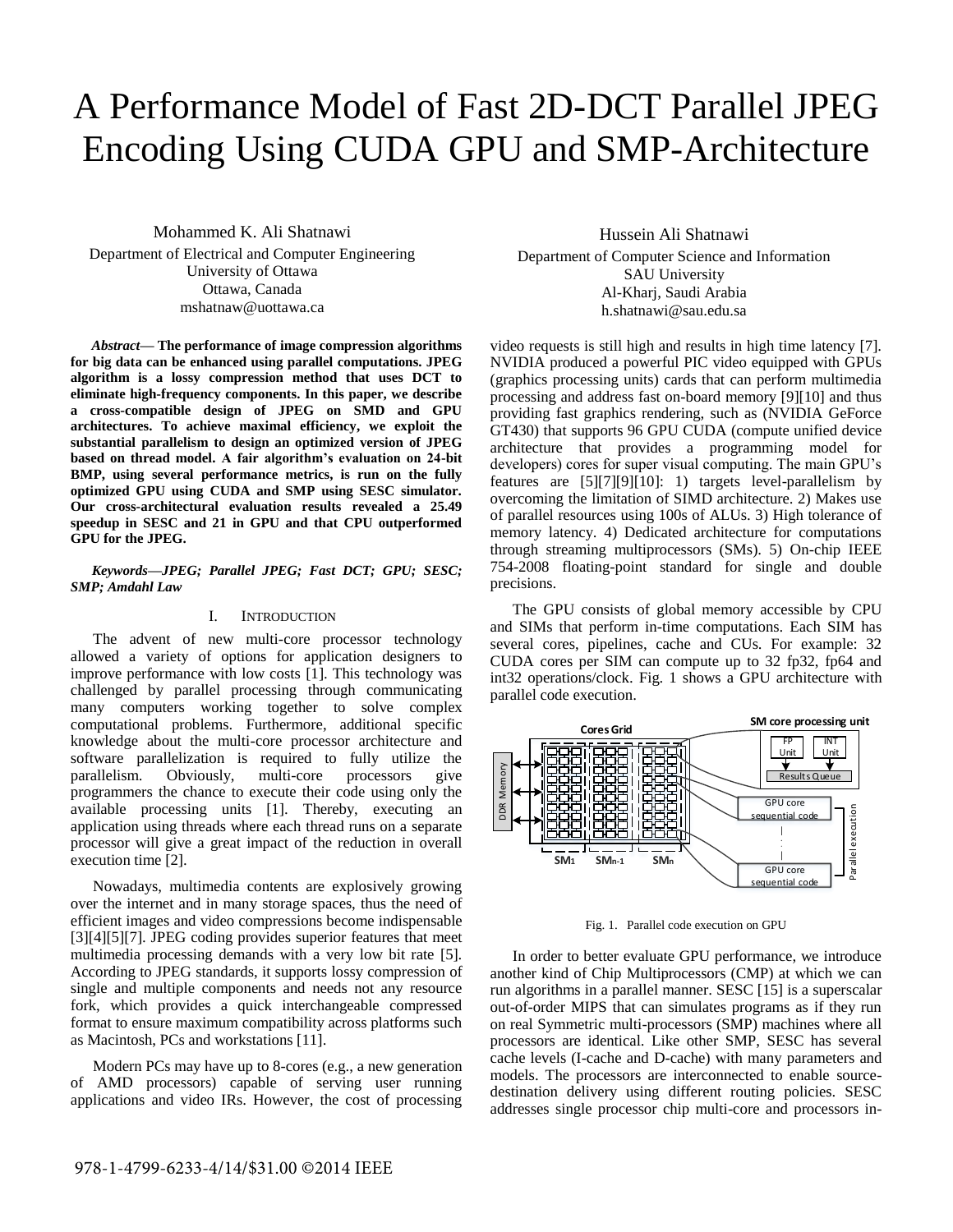memory, thereby, providing a variety of SMP architectural platforms for the development. Unlike SESC, GPU runs code independently of CPU while the first has multiple CPUs to share computational problem. To the best of our knowledge, no other papers on JPEG implementation have considered comparing SESC with GPU on the same algorithm.

In this paper, we evaluate the performance of a fullbalanced parallel implementation of the JPEG algorithm on two parallel-supported architectures: GPU (many core systems) and SESC (SMP system). We considered SESC because it's pervasive and has a greater memory latency (compared to the GPU) and provides a standard model for SMP.

The remainder of this paper is structured as follows: section II describes the related work. In section III, we present the parallel JPEG algorithm and provide computational analysis. This is followed by evaluating the algorithm on the two systems in section IV. The experimental results are described in section V. Conclusion and future research directions are conducted in section VI.

# II. BACKGROUND AND RELATED WORKS

In the area of parallel implementation and analysis of JPEG coding, Duo et al. [4] implemented the performance of JPEG compression using CUDA GPU and compared the results obtained with serial execution. The authors applied the conventional JPEG on fairly small image sizes and demonstrated a non-optimized algorithm with high running costs. Our work differs from previous parallel JPEG work in that we optimize the algorithm when applicable and compare parallel implementations on different platforms.

Richter et al. [5] modified the design of JPEG encoder that extends from JPEG and JPEG2000 standards. The new design provides fast encoding with a key drawback shown clearly in design complexity. The authors used simple Huffman-run length to decrease running-cost and evaluated their algorithm for single-processor machine.

The authors in [7] evaluated the performance of the existed motion JPEG2000 and MJPEG2000 algorithms (an ISO standard for video format) on CUDA platform. The authors observed that an extra overhead come from intercommunication between GPU cores and the CPU. They compared both algorithms with the sequential implementation for non-run time video frames. A few previous works demonstrated designing of real-time compatible applications.

Pieters et al. [9] observed that running JPEG decoder exploiting the parallelism of GPU could increase real-time image sequences. The implemented parallel algorithm extends from the standard JPEG implementation and provides better speedup for a sequence of images.

Although there exists works for independent evaluation of the parallel JPEG algorithm, optimizing the design of JPEG on multiple architectures that support multi-task computations has not been provided in many other works.

## III. PARALLEL JPEG IMPLEMENTATION

In this paper, we exclusively focus on standard image format defined by JPEG, a method that compress image files through five consecutive dependent steps. For further details on JPEG compression, intensive information is provided in [11]. We discuss later the optimization applied to the JPEG algorithm while the following summarizes JPEG steps:

- 1) Convert from RGB to luminance/chrominance (YCBCR): if the images are grayscales, this step can be skipped. JPEG compression can be tuned by downsampling the chrominance components with the conversion. In this paper, we use an approximation model to convert colors.
- 2) Discrete cosine transform (DCT): transforms the image from the spatial domain to the frequency domain. The conventional 2D-DCT transformation is replaced with an enhanced method to achieve maximum performance.
- 3) Quantization: a predefined 8x8 table that determines the image compression improvement ratio (ICRIF). We stick our design to default values since we are not concerned with the compression ratio reduction.
- 4) Encoding: this is a critical step in JPEG algorithm and one has to choose the least-cost algorithm to encode the image. The Huffman-run length method is used in our design.

In order to be able to run JPEG on CUDA GPU and SESC, two semi different algorithms are used to obtain optimal throughput. This is because the parameters that control code execution on both architectures differ, for example, if the image is small enough that not all CPUs in SESC involve into computation, the algorithm will not fully utilize the available parallel resources. In contrast, we need to check for serviceavailability if the image size is too big (no more free cores where some portions of data have to wait to get served). In GPU simulation, the number of available processors is fixed and the algorithm grows as image size grows. For example, if the image is too small, the expected parallel running-time is smaller than the sequential execution for specific reasons that will be discussed in the evaluation section. Also in the GPU, floating-point computations are done in the fused multiply-add (FMA) without referencing to the CPU.

The parallel version of the JPEG algorithm with an estimation of computation complexity is described below. For the remainder of the paper, the following symbols and notations pertain:

- A, D *WxL* matrix representing the input and output image respectively
- N Number of cores supported by the GPU
- m<sup>i</sup> Number of occupied cores at round *i*
- q Index of current core or processor
- T<sub>OH</sub> Overhead time measured in cycles or seconds
- $T_1$  Time taken by a single processor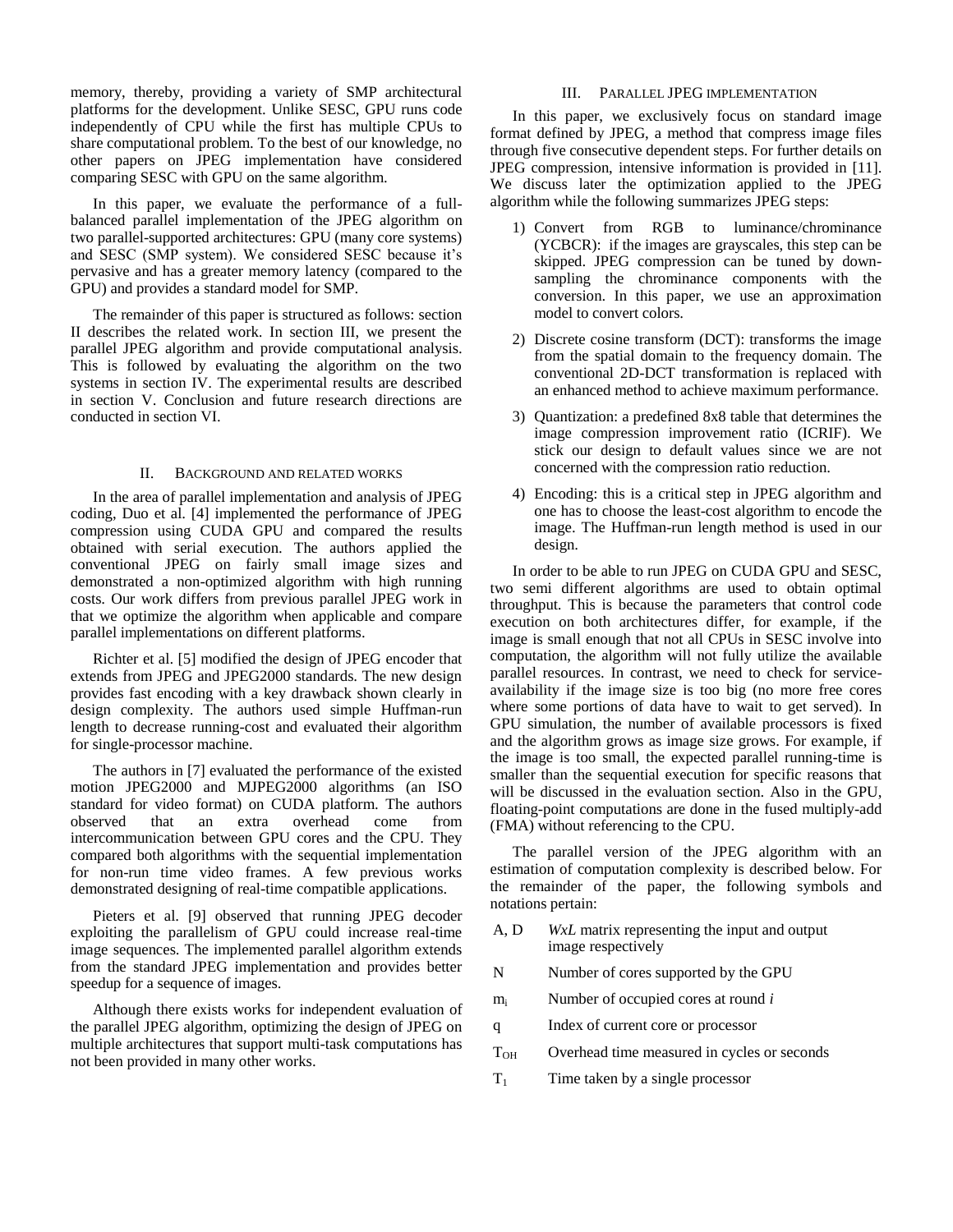- $T_{NP}$  Time taken by NP processors
- NP Number of processors (SESC)
- S Speedup:  $T_1/T_{NP}$
- η Efficiency: S/NP, S/N

# **PARALLEL-JPEG (A: WXL MATRIX)**

- **Instance:** Blocks (*B*), JPEG, TH\_IDS **1. 2. 3. 4. 5. 6. 7. 8.** *Initialize\_memory() Initialize\_processors() Set\_working\_threads() Read\_bmp\_24b() Allocate\_memory\_space()* **TH\_IDS**  $\leftarrow$  *Initialize\_threads()*  $\mathbf{B} \leftarrow \text{split\_to\_8x8\_blocks}(A)$ **9. 10. 11. 12. 13. 14. 15. 16.** *Foreach* block (*b*) in *B IF*  $q = N - 2$  *then wait\_for\_free\_cores() else* **TH\_IDS**  $\leftarrow$  *Spawn\_new\_thread*( $q$ ++)  *∟Lock\_working\_threads(); ∟Foreach* element (k) in *b*  $B[i, j] \leftarrow \text{YUV}(R_k, G_k, B_k)$ *Wait\_sync\_barrier(q)* **17. 18. 19. 20. 21. 22. 23. 24. 25. 26.** *Foreach* block (*b*) in *B IF*  $q = N - 2$  *then wait\_for\_free\_cores() else* **TH\_IDS**  $\leftarrow$  *Spawn\_new\_thread*(*q++) ∟Lock\_working\_threads(); ∟calculate\_row\_dct() ∟calculate\_column\_dct() ∟update(DCT) Wait\_sync\_barrier(q-q') Free\_memory(RGB)* **27. 28. 29. 30. 31. 32. 33.** *Foreach* block (*b*) in *B IF*  $q = N - 2$  *then wait\_for\_free\_cores() else* **TH\_IDS**  $\leftarrow$  *Spawn\_new\_thread*( $q$ ++) *∟Y[i] quantize\_luminance(b) ∟CrCb[i] quantize\_chrominance (b) Wait\_sync\_barrier(q-q')* **34. 35. 36. 37. 38. 39.** *Iterate over all blocks in B ∟Entropy\_encding(chrominance) ∟Entropy\_encding(luminance) Wait\_sync\_barrier(q-q') Update(JPEG)* **40.** *Generate\_RLC\_code()* **41.** *Build\_huffman\_code\_table()* **42. 43. 44. 45.** *Parent: Spawn\_new\_thread(N-1) ∟set\_jpeg\_header() ∟render\_jpeg\_24b()*
- *A. Fast 2D-DCT*

The computation of the standard 2D-DCT is divide-andconquer algorithm. According to the master theorem, the costfunction can be expressed as in (1) giving  $O(n^4)$  complexity.

$$
T(n) = 64T(n/4) + n^2
$$
 (1)

The 2D-DCT formula for each 8x8 blocks is expressed as:

$$
D_{uv} = \frac{1}{4} \delta(u) \delta(v) \sum_{i=0}^{7} \sum_{j=0}^{7} D[i,j] \cos(\alpha) \cos(\beta) \quad (2)
$$

To keep DCT coefficients for every pixel in [-128, 127] range, each block is shifted by 128 with a total of 64 add/subtract operations. This is replaced by subtracting 1024 from DC-coefficient, which involves only performing 1 subtraction, thus, for NxN image, a reduction of  $(\frac{6}{5})$  $\frac{63}{64} \approx 98\%)$ operations. From (2), the total number of multiply operations required for each block is  $2n^2 + 2$ , we could use trigonometric relations to eliminate multiplication of cosines, thus saving  $\sim$ 50% of them as in (3).

$$
\cos(\alpha)\cos(\beta) = \frac{1}{2}(\cos(\alpha + \beta) + \cos(\alpha - \beta))
$$
 (3)

The techniques described above could reduce the number of arithmetic required but would not reduce the time complexity. A better version of 2D-DCT described as FCT (fast cosine transform) is used to obtain optimal computations. A parallel FCT shown in Fig. 2 uses 1D-DCT for rows then columns, reducing the complexity to  $O(n^3)$ . 1D-DCT can be computed using ANN algorithm (for more details, see [12]) that reduces direct matrix multiplication in each 8x8 blocks from 64 to 13 operations. The 1D-DCT is computed using:

$$
D_u = \frac{2}{\sqrt{n}} \delta(u) \sum_{i=0}^{W-1} \sum_{j=0}^{L-1} D[i] \cos(\alpha)
$$
 (4)

Moreover, factorizing the computation in a similar manner used in FFT reduces  $O(n^2)$  to  $O(n \log n)$  for NxN image.



Fig. 2. Parallel block transposes in the FCT

#### *B. Parallel Model Analysis*

The proposed algorithm uses the thread model to reduce over-dataflow between the processing units (PUs). The computation cost of this design comprises the initial memory access to fetch image blocks and inter-processor data communication, the second can be neglected since the use of shared global main memory. Fig. 3 depicts the distribution of JPEG processing among available PUs and the main memory.

To fully utilize the parallel resources, each PU receives the same number of data blocks to process. In case of small image dimension, we set a threshold  $(N_{th})$  to limit the number of PUs through calculating the expected execution by setting  $N =$  $m_{i+1}$  where  $m_{i+1} > m_i$ . According to Amdahl's law [13], the maximum speedup that can be achieved in a parallel system is expressed as:

$$
S_{max} = \frac{1}{f_s + \frac{f_p}{N}}
$$
 (5)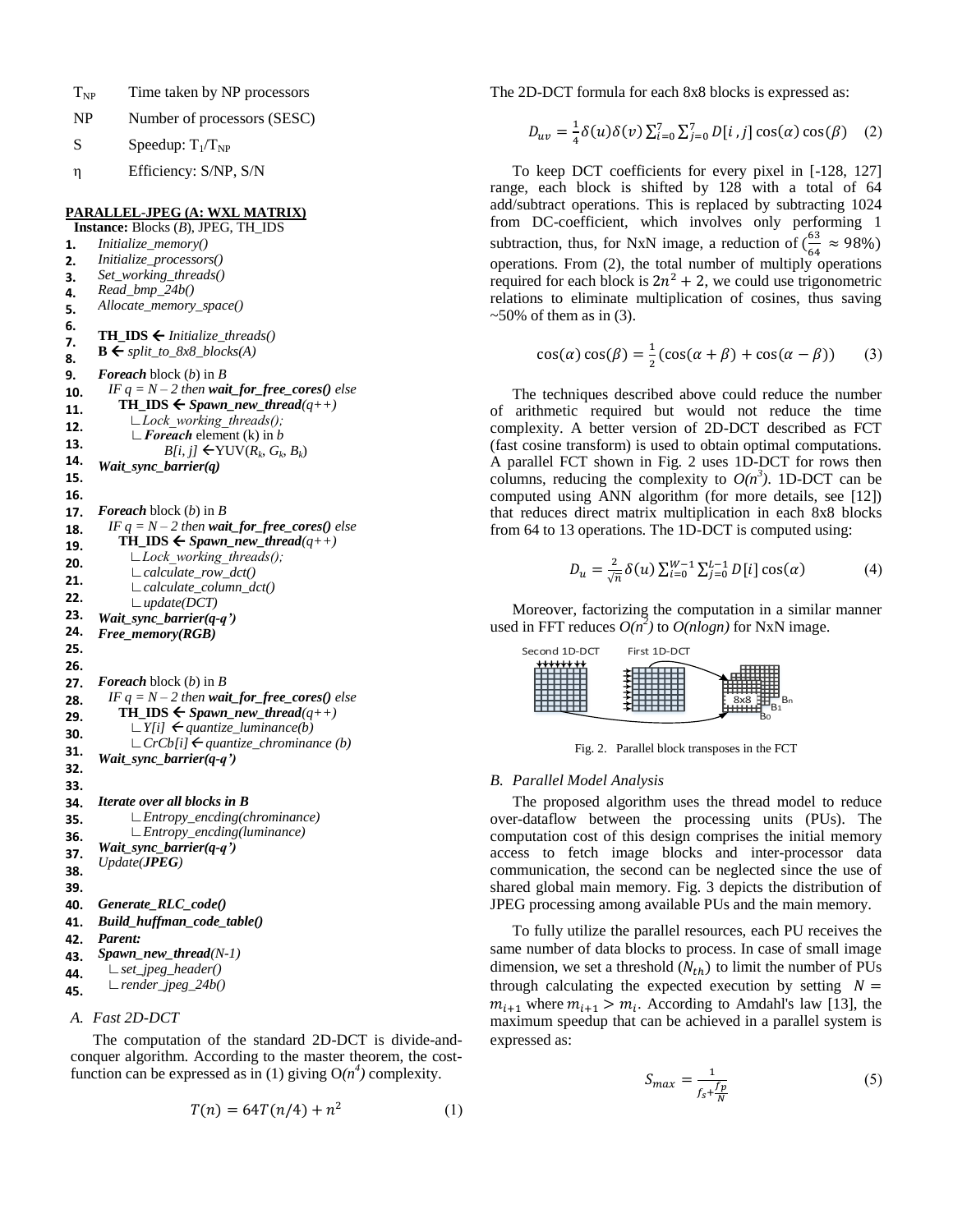

Fig. 3. Intercommunication between PUs

Where  $f_s$ ,  $f_p$  are the serial and parallel fractional times respectively and  $f_s$ ,  $+f_p = 1$ . The calculation of the next expected time  $T_{i+1}$  for  $m_{i+1}$  processors are expressed in (6) through (9):

$$
f_p = 2\frac{s_p - 1}{s_p} \tag{6}
$$

$$
f_p = \frac{s_n - s_m}{\left(1 - \frac{1}{n}\right)s_n - \left(1 - \frac{1}{m}\right)s_m} \tag{7}
$$

$$
S_{m_i+1} = \frac{1}{\frac{fp}{m_{i+1} + (1 - fp)}}
$$
(8)

$$
T_{i+1} = \frac{T_1}{S_{m_i+1}}\tag{9}
$$

Where  $n, m$  are PUs count whose speedups are known and  $n > m$ . The formula in (6) is not applicable when  $S_n$  is superlinear (i.e.  $S_p > P$ ). Efficiency (η) is another important factor that contributes in determining the optimum number of PUs. The optimum number of PUs ( $N_{opt}$ ) is measured when S and η are maximal and is set when the efficiency falls in a specific range that limits the minimum of accepted value. In this paper, we set the limit to [0.8, 0.99]. Based on the result obtained from (8), we calculate  $\eta_{i+1}$  using (10) and check against the following two cases:

$$
\eta_{i+1} = \frac{s_{m_i+1}}{m_{i+1}} \tag{10}
$$

*Case 1*)  $\eta_{i+1} > \eta_i$ : efficiency is improving, we increase the current value of  $m_i$  and let  $N_{th} = m_{i+1}$ .

*Case 2)*  $\eta_{i+1} \leq \eta_i$ : efficiency is either decreased or not improved: If  $\eta_{i+1} \in [0.8, 0.99]$ , then  $N_{th} = m_{i+1}$ . Otherwise,  $N_{th} = m_i$ .

# *C. Cross-Architectural Design*

The design of the algorithm guarantees cross-compatibility on GPU and SMD systems. While GPU optimizes the instruction-level parallelism using an intensive number of PUs, in some problems, where data dependency (data overlapping) exists, parts of non-parallelizable tasks are left to the CPU, adding more latency and overhead in the design. The design also provides cross portability across different hardware since the use of common APIs and C-libraries. In Fig. 4, we illustrate the proposed algorithm and show the cross-compatibility on a sample 24-bit color image.



Fig. 4. Algorithm stages for SMP and GPU on vertical split image

## IV. PERFORMANCE EVALUATION

Previous works on GPU evaluations showed that the GPU has better performance and higher speedup on selected problems. The evaluations were based on comparing high efficiency GPU with non-optimized multi-processor or multicore systems. In this paper, we make a fair estimation of fully optimized GPU and an out-of-order optimized SMP architecture that crucially exploits the instruction-level parallelism and underlying hardware.

In this section, we present the experimental performance and the simulation environment and provide the performance metrics. The simulation results are presented in section V.

# *A. Systems Specifications*

The simulations have been carried on CUDA GPU and SESC. Table 1 describes the specifications of both systems.

|                        | <b>System</b>          |                             |  |
|------------------------|------------------------|-----------------------------|--|
|                        | <b>SMD</b>             | <b>GPU</b>                  |  |
| Architecture           | Symmetric <sup>a</sup> | Symmetric <sup>a</sup> grid |  |
| <b>Technology</b>      | 70nm                   | 40 <sub>nm</sub>            |  |
| <b>Memory</b>          | 256-bit shared         | 128-bit global              |  |
| <b>Processor clock</b> | 5GHz                   | 1.4GHz                      |  |
| int, fp registers      | $128$ -bit             | 64-bit                      |  |
| NP, N                  | $[1-32]$               | 96                          |  |

TABLE I. EVALUATION ENVIRONMENT SPECS

a. Identical processors and GPU cores.  $b$ . One PU reserved for rendering output.

## *B. Evaluation Metrics*

The number of processors is the most effective factor and cost in speeding up JPEG algorithm, a number of metrics to evaluate the performance are used in this paper as described below:

1. *Speedup (S)*: the improvement of parallel code in the range of [0, N] or [0, NP].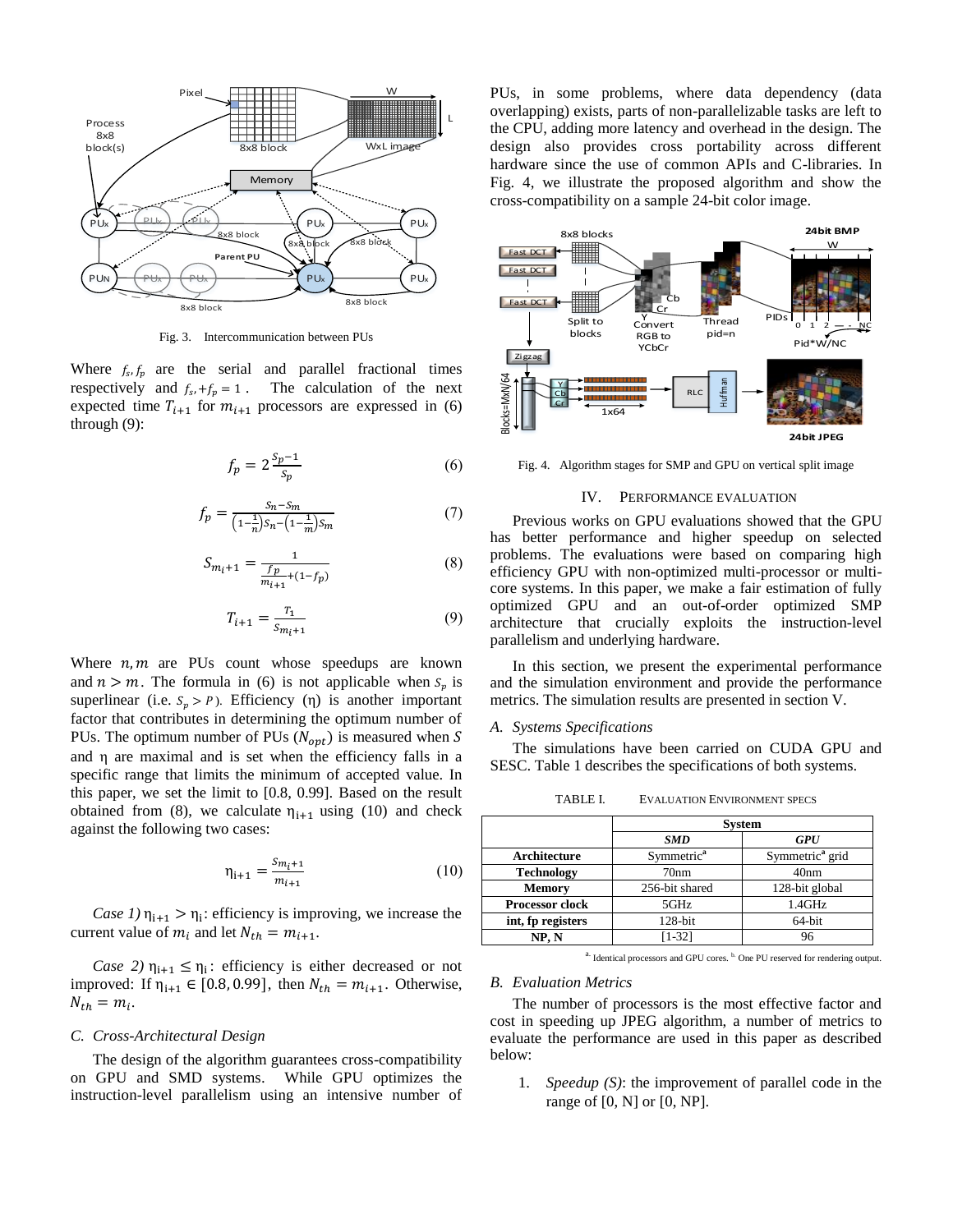- *2. Efficiency*  $(\eta)$ : the average speedup of each PU in range of [0, 1].
- *3. Efficiency cutoff point (ECP):* the highest number of (N or NP) at which  $\eta > 50\%$ .
- 4. *Utilization (U):* the percentage of available utilized resources  $U = m_i / NP$  or  $U = m_i / NP$ .
- *5. Scalability:* how  $\eta$  maintains constant when input size and (N or NP) increase.
- 6. *Amdahl's law*  $(S_{max})$ .
- *7. Karp-Flatt:* define the sequential fraction  $f_s$  as in (11). The less the value  $f_s$  the better the performance. Let  $P = N$  or NP, then:

$$
f_s = \frac{P - S}{S(P - 1)}\tag{11}
$$

## V. EXPERIMENTAL RESULTS

We quantified our proposed parallel JPEG algorithm using 24-bit BMP images available in [14]. For each image, we run the proposed algorithm on 1, 2, 4, 8, 16 and 32 processors in SESC while, in GPU, number of cores is fixed to 96. We exhaustively verified the accuracy and evaluated the performance metrics listed in section IV-B.

We start analyzing the performance of the proposed algorithm according to  $f_p$  and  $\eta$ . The fractional value  $f_p$  is proportional to performance. Fig. 5 shows the theoretical fractional  $f_p$  values calculated for all images for SMP and GPU. The expected execution time, according to (9) are clarified in Fig. 6 while the efficiency  $\eta$  and the ECP are depicted in Fig.7.



Fig. 5. The theoretical  $f_p$  values for 4 BMP images

As shown in Fig. 6,  $T_{i+1}$  is a decreasing function of NP and the actual running time is smaller than  $T_{i+1}$  mostly for all images, thus, the expected speedup is less than what we achieved in the simulation for both SMP and GPU.

Referring to Fig. 7,  $ECP_1$  represents the cutoff point for image-1 (512x240) and  $P_{opt3}$  denotes the optimal number of processors at which  $\eta$  in its highest range and S is very close to NP in SMP. From Fig. 6, we can prove that  $P_{\text{opt}}$  is not necessary the same as ECP. For image-4 (7040x14300), the value of  $f_p$  And  $\eta$  in accordance with Fig.5 and Fig.7 respectively, are greater than 100% for NP = 2 and 16 (normal values fall in  $[0, 1]$ ), this happens only when  $S > NP$  (i.e.

Superlinear speedup). Based on our simulation, superlinear speedup occurred because each CPU is working on a smaller set of data in the memory (shared memory), the data handled by any CPU fits better in the cache. In contrast, we cannot have superlinear speedup in case of GPU simulation as the values of  $f_n$  we measured were marginally small.



Fig. 6. Encoding times and  $T_{i+1}$  values in SMP and GPU simulation



Fig. 7. The efficiency, ECP and the optimal number of processors

Fig. 8 depicts the speedup achieved on a variety sizes of images, when applying the JPEG algorithm on the small images (like 512x240), the execution time increases because creating and synchronizing between the running threads contribute in extra overhead time as well as startup and termination times, thereby, the serial code will clearly perform better.

Evaluating the JPEG algorithm in the GPU is much easier since all PUs are involved in the computation (96 cores). The evaluation metrics for the same sample images are summarized in Table 2 where  $T_s$  and  $T_p$  denotes the serial and parallel execution time in millisecond respectively.

Table 2 shows that the performance boost in the GPU is not significant even for big  $f_p$  values in JPEG algorithm. This is due to the environment startup overhead. Also, based on the performance metrics used in this paper, the efficiency limits  $P_{\text{ont}}$  to one (i.e. Serial code). However, our simulation showed that the GPU is not the optimal solution and that SMP (CPU) outperformed GPU by 18%.